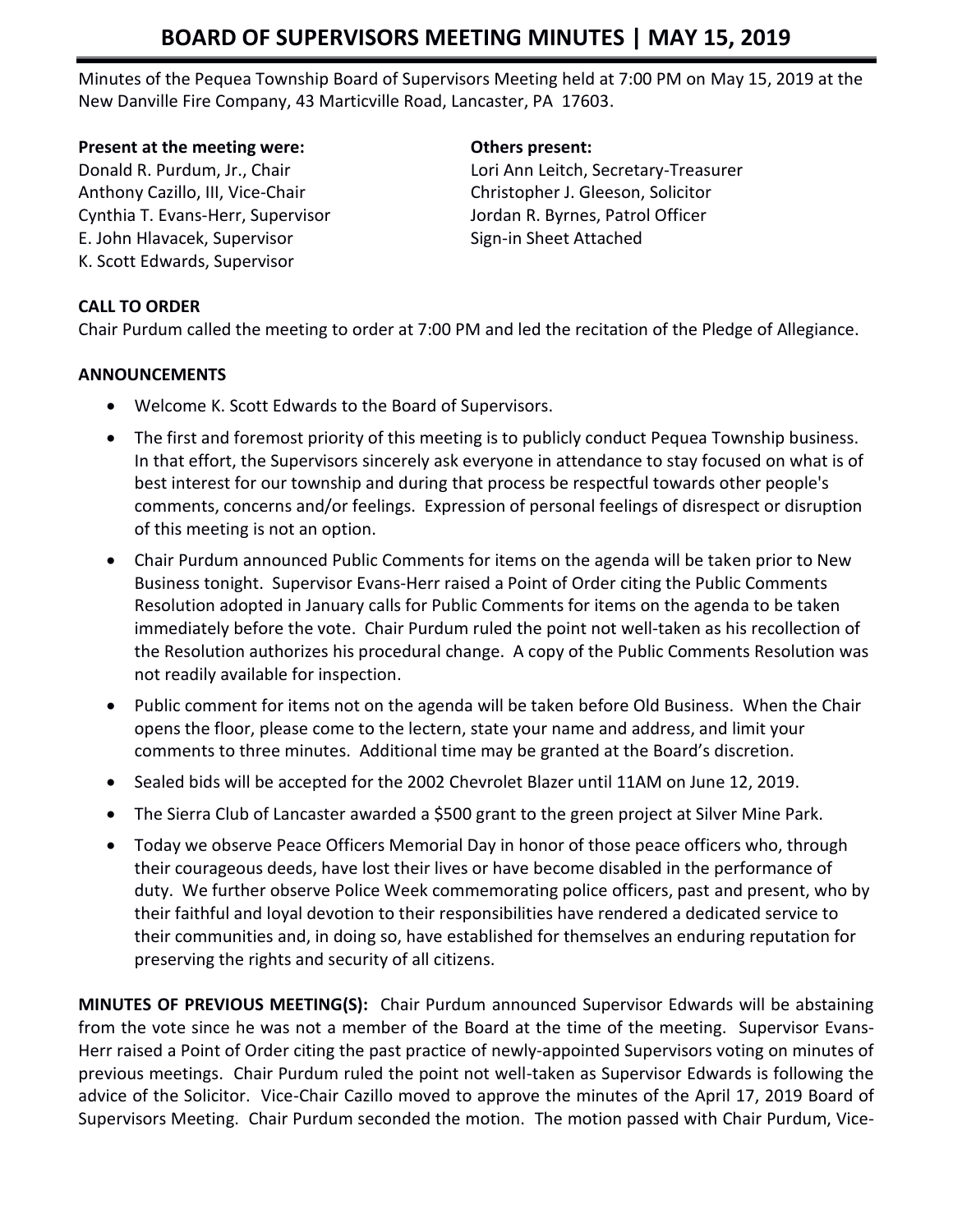# **BOARD OF SUPERVISORS MEETING MINUTES | MAY 15, 2019**

Chair Cazillo, Supervisor Evans-Herr, and Supervisor Hlavacek voting in favor; Supervisor Edwards abstained.

**TREASURER'S REPORT:** Chair Purdum announced Supervisor Edwards will be abstaining from the vote since he was not a member of the Board at the time the checks were issued. Vice-Chair Cazillo moved to approve checks 12112-12153 from the General Fund and checks 1619-1630 from the Recreation Fund. Chair Purdum seconded the motion. Supervisor Evans-Herr began to read a summary of the charges on the most recent legal invoice, but Chair Purdum interrupted her to call for the vote. The motion passed with Chair Purdum, Vice-Chair Cazillo, Supervisor Evans-Herr, and Supervisor Hlavacek voting in favor; Supervisor Edwards abstained.

### **PUBLIC COMMENTS:** Items not on the agenda

Keith Haun of 16 Cobblestone Drive asked the new Supervisors to inspect the stormwater problem behind his home and his neighbors' homes. Chair Purdum replied it is a private property issue that should not be addressed by the Township.

Stephanie Bernard of 14 Cobblestone Drive said the standing water behind her house has progressively worsened. The Engineer recommended installing a pipe. She feels this is the Township's responsibility. Supervisor Hlavacek commented on budget constraints. Supervisor Evans-Herr explained the homeowners need the approval of the Board of Supervisors to install a pipe in the drainage easement even if it is at their own expense. Vice-Chair Cazillo does not want to impede the homeowners' ability to resolve their problem. Chair Purdum responded he will contact the Township Engineer, and he encouraged the other Supervisors to do so as well.

Dominic Bernard of 14 Cobblestone Drive claimed the Board of Supervisors promised many times in the past to correct the water issue. He would like to see the records. Supervisor Evans-Herr directed him to file a Right-to-Know request with the Open Records Officer.

Christine Henise of 27 Cobblestone Drive complained about speeding in Manchester Village. She asked if she would be able to purchase a portable speed bump. Chair Purdum expressed concern about the liability. Supervisor Evans-Herr stated speed tables are not well-received traffic calming measures. The Police Department has been notified, and they will enforce the speed limit.

### **OLD BUSINESS:** None

### **PUBLIC COMMENTS:** Items on the agenda

Chair Purdum gave a brief overview of each item on the agenda.

Jackie Johns of 23 Pine Lane questioned the discontinuation of the meadow harvesting arrangement with Mr. Haddad (agenda item #7). She believed it to be mutually beneficial. Mr. Haddad used the hay to feed his horses, and the Township saved money by not mowing that area. Chair Purdum informed Ms.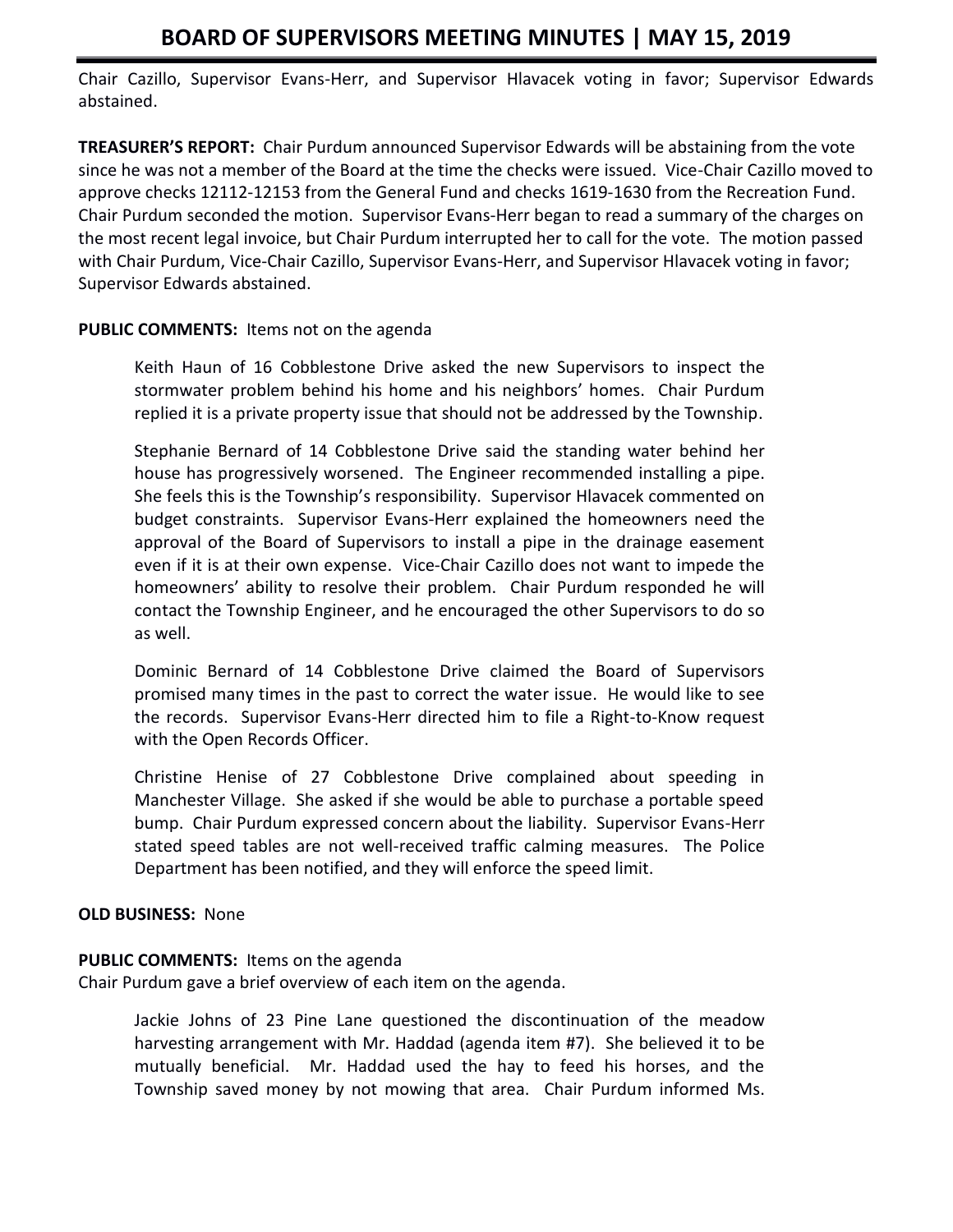Johns there was no contract in place. He will move to allow Mr. Haddad to harvest the meadow this year but not going forward.

Tim Weaver of 722 Baumgardner Road thinks the Township should continue the arrangement with Mr. Haddad (agenda item #7) instead of spending money on mowing which will destroy the wildlife habitat.

#### **NEW BUSINESS:**

- **1. Administer Oath of Office to Lance Shoemaker, West Willow Fire Police Officer** Chair Purdum administered the Oath of Office to Lance Shoemaker to serve as a Fire Police Officer with the West Willow Fire Company.
- **2. Accept the Resignation of Scott Edwards from the Zoning Hearing Board** Supervisor Evans-Herr moved to accept the resignation of K. Scott Edwards from the Pequea Township Zoning Hearing Board. Supervisor Hlavacek seconded the motion. The motion passed with all voting in favor; none opposed. The Board of Supervisors will accept Letters of Intent from residents interested in filling the vacancy.
- **3. Appoint Public Works Liaison** Chair Purdum moved to appoint Supervisor Edwards as the Public Works Liaison. Vice-Chair Cazillo seconded the motion. The motion passed with Chair Purdum, Vice-Chair Cazillo, Supervisor Hlavacek, and Supervisor Edwards voting in favor; Supervisor Evans-Herr voted nay.
- **4. Appoint Administrative Liaison** Vice-Chair Cazillo moved to appoint Chair Purdum as the Administrative Liaison. Supervisor Edwards seconded the motion. Supervisor Evans-Herr asserted the Administrative Liaison Resolution is not enforceable. Chair Purdum replied the Board will consider a revised Resolution next month. The motion passed with Chair Purdum, Vice-Chair Cazillo, and Supervisor Edwards voting in favor; Supervisor Evans-Herr and Supervisor Hlavacek voted nay.
- **5. Appoint Police Liaison** Supervisor Edwards moved to appoint Chair Purdum as the Police Liaison. Vice-Chair Cazillo seconded the motion. The motion passed with Chair Purdum, Vice-Chair Cazillo, and Supervisor Edwards voting in favor; Supervisor Evans-Herr and Supervisor Hlavacek voted nay.
- **6. Consider authorizing the Public Works Liaison to work with the Foreman/Roadmaster to coordinate the mowing schedule and maintenance activities at Silver Mine Park** – Chair Purdum moved to authorize the Public Works Liaison to work with the Foreman/Roadmaster to coordinate the mowing schedule and maintenance activities at Silver Mine Park. Supervisor Edwards seconded the motion. Supervisor Evans-Herr questioned the reference to a Roadmaster when the position is currently vacant. Chair Purdum responded the position will be filled in the near future. The motion passed with Chair Purdum, Vice-Chair Cazillo, and Supervisor Edwards voting in favor; Supervisor Evans-Herr and Supervisor Hlavacek voted nay.
- **7. Consider authorizing Eli Thomas Haddad II to harvest meadows at Silver Mine Park by July 31, 2019, bale and remove harvested grass for the 2019 season** – Chair Purdum moved to authorize Eli Thomas Haddad II to harvest meadows at Silver Mine Park by July 31, 2019, bale and remove harvested grass for the 2019 season, and provide proof of insurance. Supervisor Edwards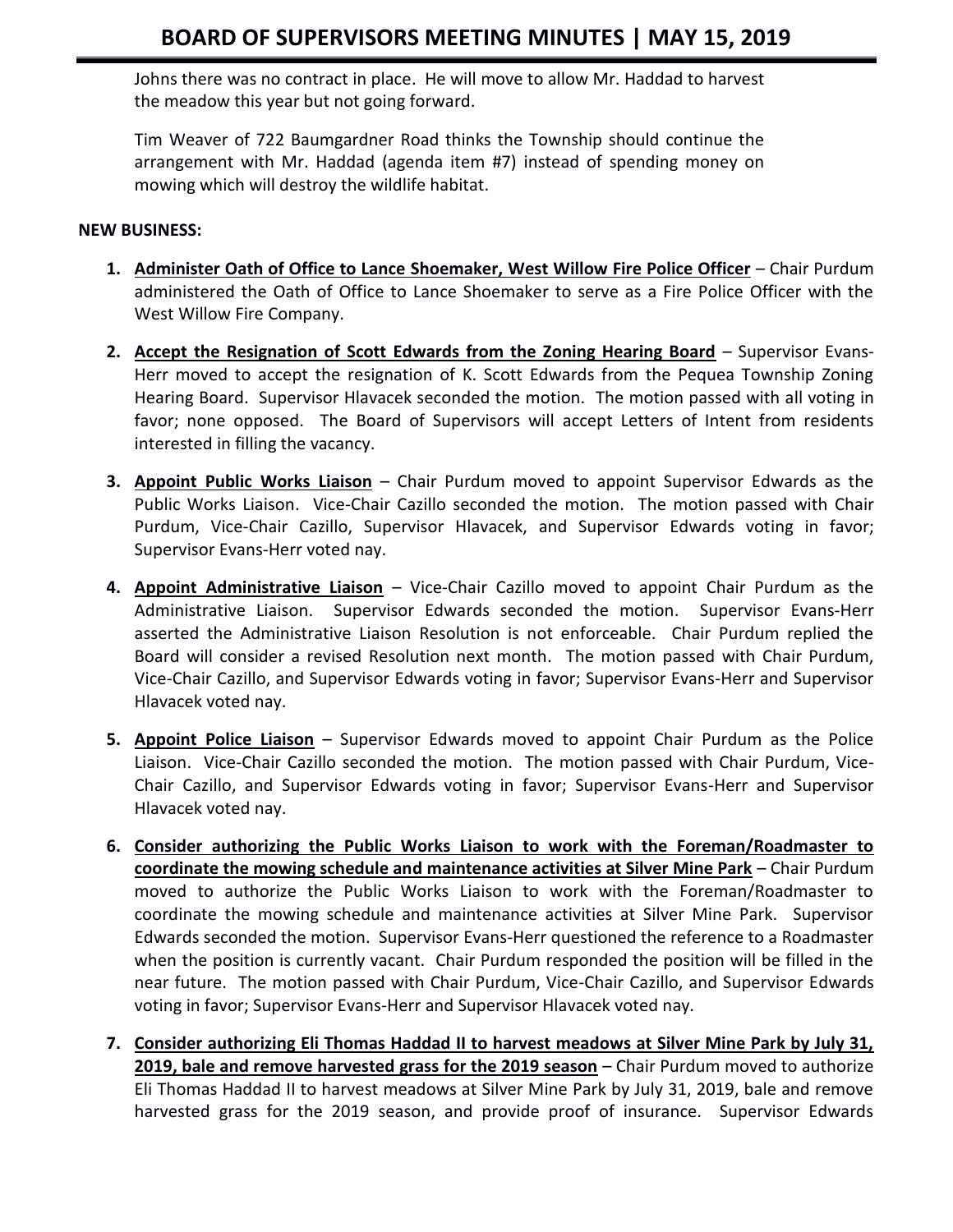# **BOARD OF SUPERVISORS MEETING MINUTES | MAY 15, 2019**

seconded the motion. In response to Supervisor Evans-Herr's inquiry, the Solicitor clarified the Township would need to be listed as an additional insured on Mr. Haddad's General Liability insurance policy. The motion passed with all voting in favor; none opposed.

- **8. Consider approving Weaver Turf Power quote to repair zero-turn mower** Chair Purdum moved to approve the Weaver Turf Power quote of \$1,730.00 to repair the zero-turn mower. Supervisor Edwards seconded the motion. Supervisor Evans-Herr confirmed this expense will exceed the Equipment Maintenance and Repair budget in the Recreation Fund. The motion passed with all voting in favor; none opposed.
- **9. Consider approving Lancaster County Conservation District Memorandum of Understanding** Supervisor Evans-Herr moved to approve the Lancaster County Conservation District Memorandum of Understanding. Supervisor Edwards seconded the motion. The motion passed with all voting in favor; none opposed.
- **10. Consider approving Cell Phone Amendments to the Police Officers' Association Collective Bargaining Agreement and the Chief's Contract** – Supervisor Evans-Herr moved to approve the Cell Phone Amendments to the Police Officers' Association Collective Bargaining Agreement and the Chief's Contract. Vice-Chair Cazillo seconded the motion. Supervisor Evans-Herr explained the new AT&T FirstNet service with Township-issued cell phones eliminates the allowance for the use of personal cell phones for police business. The motion passed with all voting in favor; none opposed.
- **11. Consider Resolution to form a National Night Out Committee** Supervisor Evans-Herr moved to adopt Resolution 512-2019 to establish a National Night Out Committee. Supervisor Edwards seconded the motion. Supervisor Evans-Herr asked the Board to consider allowing any willing volunteers to participate. Chair Purdum agreed. The motion to adopt the Resolution passed with all voting in favor; none opposed.
- **12. Consider approving Event Contract to reserve a Bounce House for National Night Out** Chair Purdum moved to table this item to Old Business. Supervisor Evans-Herr seconded the motion. The motion to table the consideration of a Bounce House contract for National Night Out passed with all voting in favor; none opposed.

# **REPORTS/UPDATES:**

Pequea Township Police Department - Officer Byrnes delivered the Police Report for April. The officers were all trained on the new reporting system.

Pequea Township Road Crew – Chair Purdum reported the Road Crew has been performing routine maintenance and preparing for the upcoming season.

Lancaster Inter-Municipal Committee – No meeting

Suburban Lancaster Sewer Authority – Supervisor Evans-Herr announced SLSA is actively reducing their debt. They are in a good financial position.

Zoning/Code Enforcement Officer – Report on File

Pequea Township Zoning Hearing Board – No hearings scheduled

Pequea Township Planning Commission – The Planning Commission reviewed the proposed Zoning Ordinance amendment to regulate short-term rentals at their April 24, 2019 meeting. They recommend taking no action at this time.